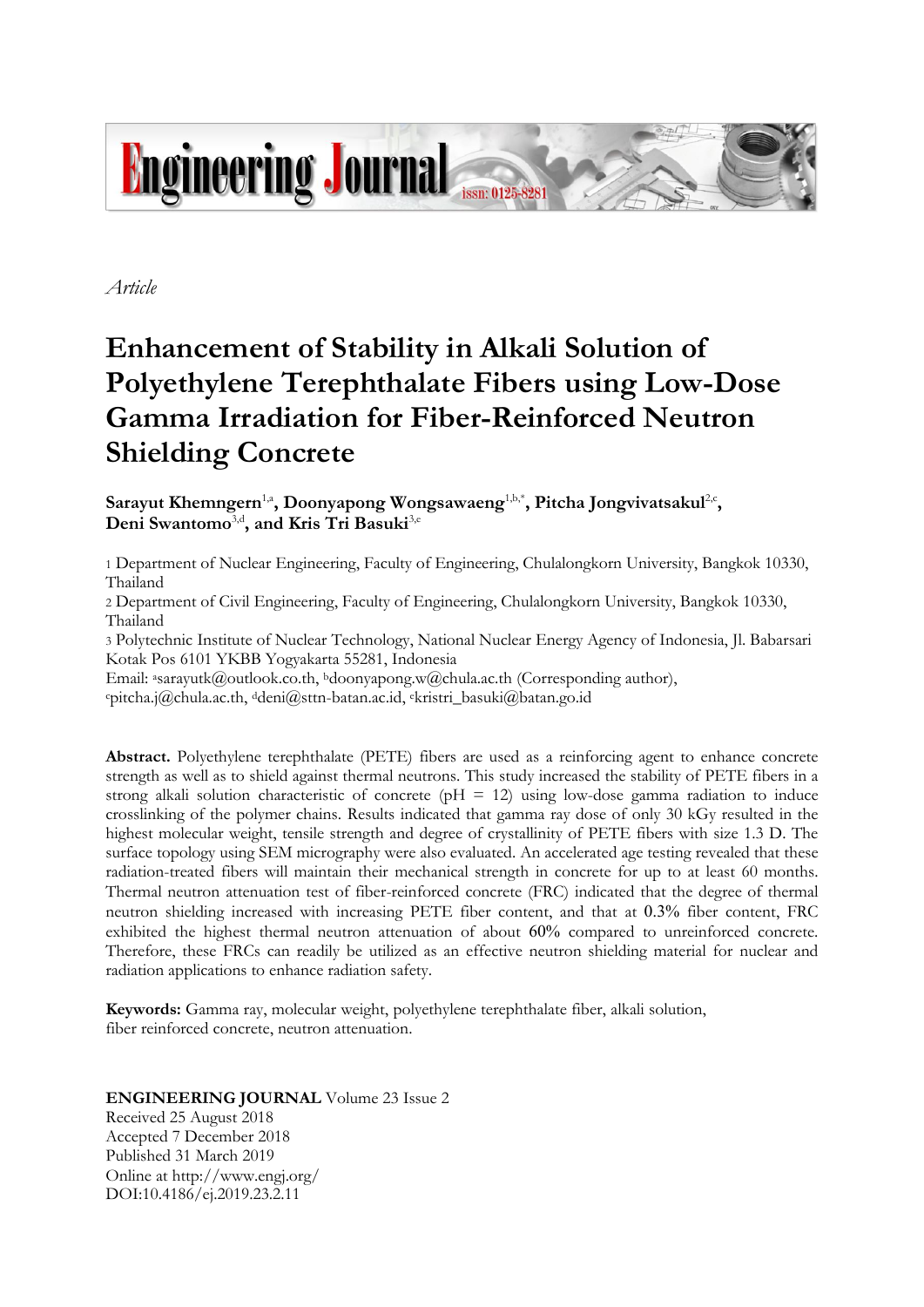# **1. Introduction**

Polyethylene terephthalate (PETE) is a polymer that is widely used in several forms such as fibers, films or even containers such as drinking water bottles. This is because the polymer exhibits many advantageous properties such as dielectricity, resistance to several organic acids, resistance to water, resistance to tensile stress up to around 172 MPa, which is 2 - 3 times higher than that of cellophane and cellulose acetate, and reasonable toughness [1]. Because of its excellent mechanical properties, demands for PETE are high, resulting in generation of large amount of waste. Moreover, used products containing the polymers have been widely recycled.

A high molecular weight of a polymer usually results in enhanced mechanical properties such as high strength, high toughness and high density [2-3]. The present research attempted to increase the molecular weight of PETE using gamma irradiation because the ionizing radiation can result in crosslinking of several polymer chains, creating a 3-dimensional structure and enhancing mechanical properties [4]. The relationship between gamma dose and molecular weight of the polymer was studied. Previously, there have been several studies on the effect of gamma radiation on the strength of the polymer. Jeon et al. reported that Young's modulus and elongation at break of PETE increased with increasing gamma irradiation dose in the range 0 -200 kGy [5]. Buttafava et al. reported that the melting heat of the polymer increased with increasing gamma ray dose [6]. However, these studies employed a relatively high gamma irradiation dose. A study on low-dose irradiation has not been performed.

PETE is one among several polymers widely used in civil engineering because it can be fabricated into fibers to reinforce concrete [7] to enhance mechanical properties [8]. In addition, fiber reinforced concrete (FRC) exhibits excellent neutron attenuation, allowing it to be utilized as an effective neutron shielding material for nuclear and radiation applications. When the fibers were added to concrete, mechanical properties varied with fiber contents [9-11], but the strength of concrete always increased. This demonstrates the practical applications of the PETE fibers with concrete to strengthen the material [12-13]. When PETE fibers are added into concrete, the fibers are subjected to a strong basic condition (pH  $\approx$  12) because concrete naturally exhibits high alkalinity. The polymer normally cannot withstand a basic condition and will degrade [14-15]. This is the limitation of using PETE fibers to reinforce concrete. Some researchers suggest that the molecular weight of PETE fibers becomes lowered with degradation [16-20]. Thus, the present work focuses on utilizing low-doses gamma irradiation  $(0 - 100 \text{ kGy})$  to modify the molecular weight of the polymer in an attempt to improve its durability in an alkali solution. The present research compared the stability in a strong alkaline solution (pH = 12) of unirradiated and irradiated PETE fibers of various diameters under accelerated age testing. The molecular weight of specimens was measured to determine its strength after several durations of accelerated age testing. Finally, a neutron attenuation test was performed to determine the thermal neutron shielding efficiency of FRC with various radiation-treated PETE fiber contents and sizes.

# **2. Materials and Methods**

#### **2.1. Materials**

PETE fibers were obtained from Ang-Tai Company in Thailand. Table 1 shows the measured properties of the fibers.

| Property                                     | Value                  |
|----------------------------------------------|------------------------|
| Density <sup>a</sup>                         | $1.37$ g/cc            |
| Glass transition temperature b               | $67 \text{ °C}$        |
| Melting temperature <sup>b</sup>             | 254.3 $\circ$ C        |
| Degree of crystallinity <sup>c</sup>         | 39.68                  |
| Number average molecular weight <sup>d</sup> | $22,455 \pm 196$ g/mol |

Table 1. Characterization of PETE fibers used in the present study.

<sup>a</sup> Measurement performed at 25 <sup>o</sup>C; b Performed using differential scanning calorimeter (Netzsch, DSC204F1) with temperature increment rate of 10 °C/min and temperature range of -100 – 300 °C; <sup>c</sup> Performed using XRD (Bruker, D8 Advance); <sup>d</sup> Measured using membrane osmometry method discussed in Section 2.3.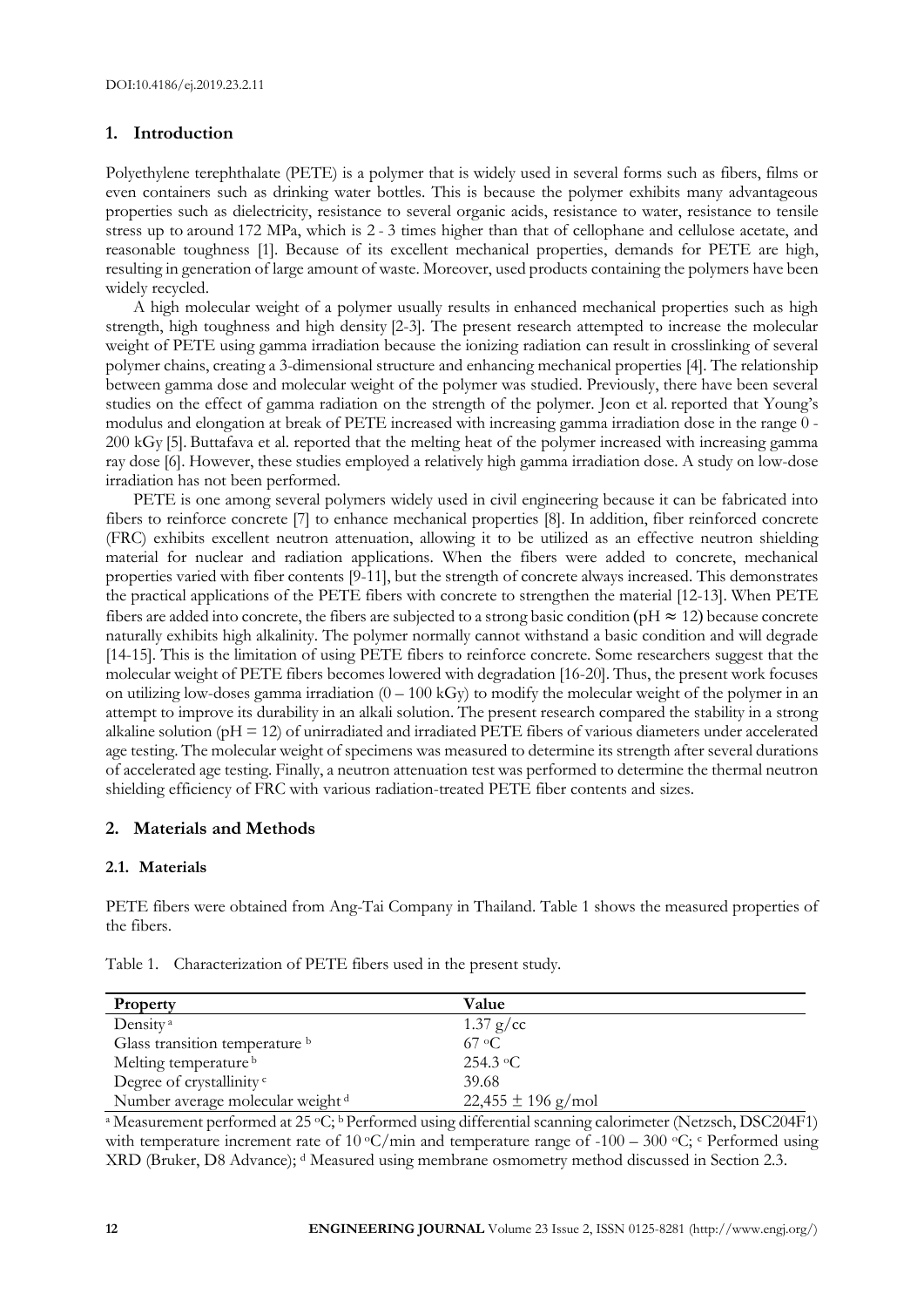NaOH of analytical grade was purchased from Chemipan Company and was used as received without any further purification.

## **2.2. Gamma Irradiation**

PETE fibers were irradiated with gamma radiation using Gamma cell (Gamma 220 Excel) at Thailand Institute of Nuclear Technology (Public Organization). The absorbed dose rate was approximately 5 kGy/hr and the irradiation chamber temperature was about 40 <sup>o</sup>C. Irradiation was performed in an open-atmosphere condition.

## **2.3. Molecular Weight Measurement Following Accelerated Age Testing**

The molecular weight of PETE specimens was measured after specimens underwent the accelerated age testing at 70 °C in a strong NaOH basic solution ( $pH = 12$ ). A membrane osmometry method was utilized. A 1 % (mass/vol) solution of PETE was prepared using DMSO as a solvent at 95 °C and 1 atm. Then, the calculus processes were used to reduce the Van't Hoff equation, which eventually led to the determination of the molecular weight of the fibers [10]. Figure 1 shows the apparatus setup of the membrane osmometry method.



Fig. 1. Setup of membrane osmometry method.

#### **2.4. Concrete Casting and Thermal Neutron Attenuation Test**

The concrete mix composed of ordinary Portland cement, water, sand, coarse aggregate, admixture (polycarboxylate ether-based superplasticizers; PCEs) and fibers. Table 2 presents mix proportion of the concrete. In Table 2, OPC denotes concrete without fiber reinforcement; FRC-1.3D-x denotes concrete with x% of 1.3 D fibers, and FRC-25D-x denotes concrete with x% of 25D fibers. For both fiber sizes, the PETE fiber volume fractions were 0.1, 0.2 and 0.3 % of concrete volume. The concrete was cast into cubic samples (100 x 100 x 100 mm). After 28 days of curing under water, the concrete specimens were taken out of water and were left for one day before undergoing the neutron attenuation test.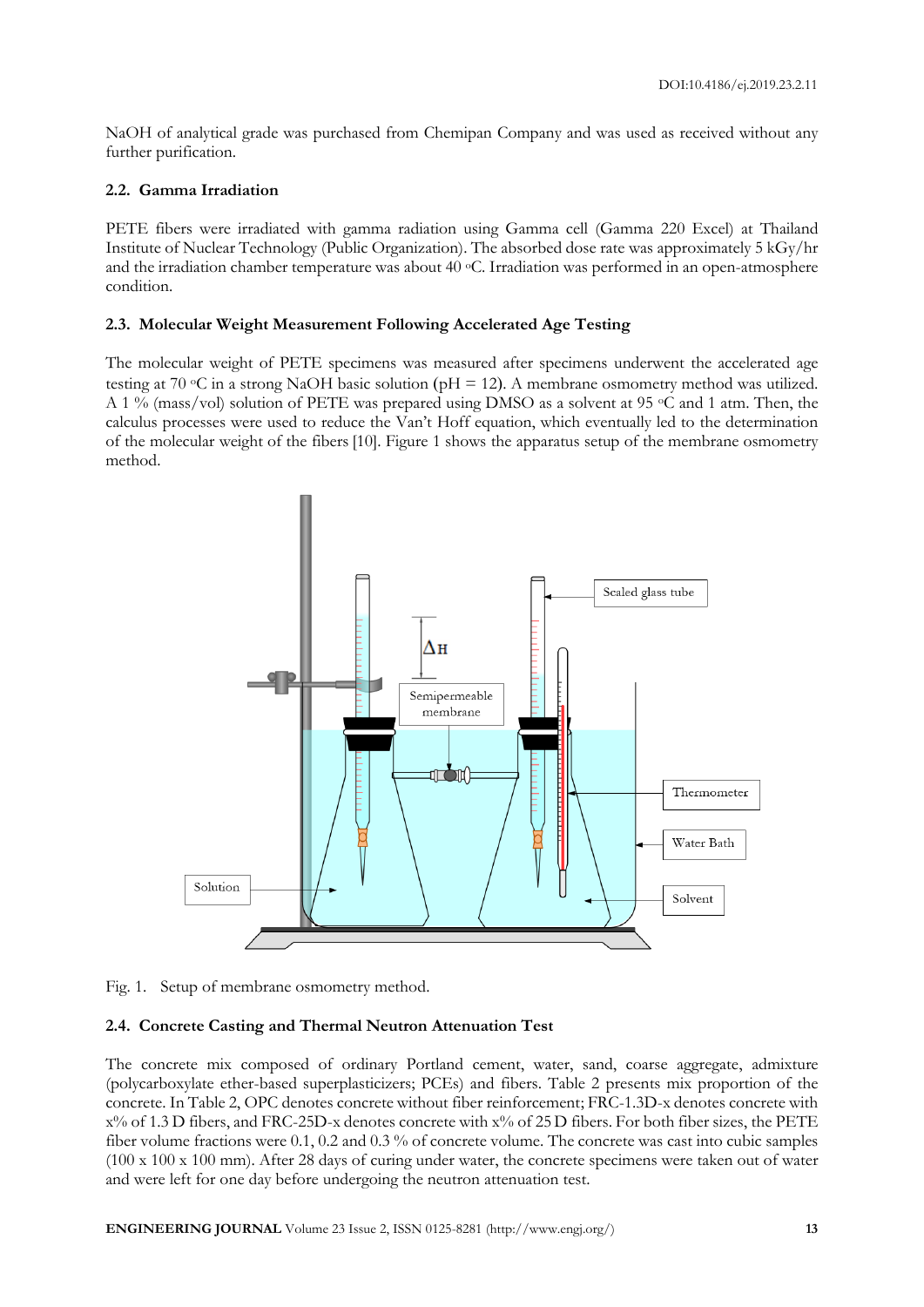| Designation    | Cement<br>$\frac{\text{kg}}{\text{m}^3}$ | Water<br>$\left(\frac{\text{kg}}{\text{m}^3}\right)$ | Sand<br>$\left(\frac{\text{kg}}{\text{m}^3}\right)$ | Coarse<br>aggregate<br>$\left(\frac{\text{kg}}{\text{m}^3}\right)$ | Admixture<br>$\left(\frac{\text{kg}}{\text{m}^3}\right)$ | Fiber<br>size    | Fiber<br>content<br>$(\%)$ |
|----------------|------------------------------------------|------------------------------------------------------|-----------------------------------------------------|--------------------------------------------------------------------|----------------------------------------------------------|------------------|----------------------------|
| OPC            | 465                                      | 200                                                  | 697                                                 | 999                                                                | 2.33                                                     |                  | $\theta$                   |
| $FRC-1.3D-0.1$ | 465                                      | 200                                                  | 697                                                 | 999                                                                | 4.65                                                     | 1.3 <sub>D</sub> | 0.1                        |
| FRC-1.3D-0.2   | 465                                      | 200                                                  | 697                                                 | 999                                                                | 4.65                                                     | 1.3 <sub>D</sub> | 0.2                        |
| $FRC-1.3D-0.3$ | 465                                      | 200                                                  | 697                                                 | 999                                                                | 4.65                                                     | 1.3 <sub>D</sub> | 0.3                        |
| $FRC-25D-0.1$  | 465                                      | 200                                                  | 697                                                 | 999                                                                | 4.65                                                     | 25D              | 0.1                        |
| $FRC-25D-0.2$  | 465                                      | 200                                                  | 697                                                 | 999                                                                | 4.65                                                     | 25D              | 0.2                        |
| $FRC-25D-0.3$  | 465                                      | 200                                                  | 697                                                 | 999                                                                | 4.65                                                     | 25D              | 0.3                        |

Table 2. Mix proportion of concrete.

The neutron attenuation test was performed by placing the concrete sample on a platform. Fast neutrons from a neutron source underwent moderation by collision with paraffin plates to become thermal neutrons before entering the sample. A <sup>241</sup>Am-Be neutron source with the dose rate of 29.08 mR/h was utilized. A BF<sub>3</sub> proportional tube was used to detect thermal neutrons passing through the sample. Figure 2 illustrates the schematic diagram of the neutron attenuation test. Neutron attenuation can be calculated according to the following equation:

$$
NAT(\%) = \frac{I - P}{I} \times 100, \tag{1}
$$

where  $NAT = Thermal neutron attenuation percentage (%)$ 

 $I =$ Thermal neutrons impinging on specimen<br> $P =$ Thermal neutrons passing through specim

 $=$  Thermal neutrons passing through specimen.



Fig. 2. Schematic diagram of neutron attenuation test.

## **3. Results and Discussion**

#### **3.1. Molecular Weight Reduction with Gamma Irradiation**

Figure 3 demonstrates the molecular weight of PETE fibers following gamma ray irradiation. Molecular weight measurement was performed three times and the reported values represent the average ones.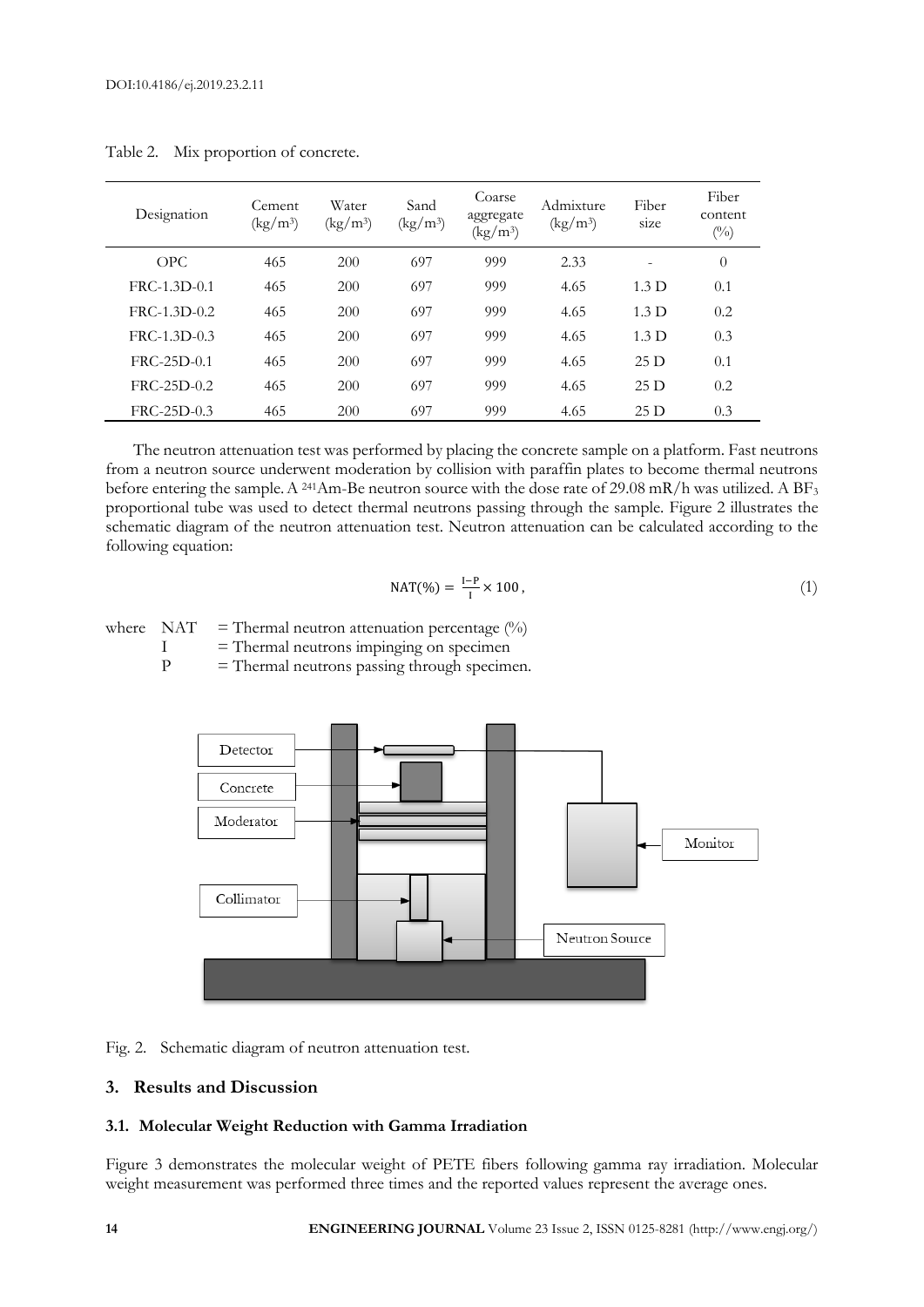

Fig. 3. Molecular weight of PETE fibers following gamma ray irradiation.

From Fig. 3, PETE fibers of size 1.3 D, the smallest size used in the experiment, and the gamma dose of 30 kGy offered the highest molecular weight. For the other two fiber sizes (7 D and 25 D), gamma ray dose of 40 kGy was the optimized one. The smallest fiber size exhibited the highest molecular weight increase following gamma irradiation. Finally, crosslinking was the dominant mechanism up to the dose of around 30 – 50 kGy. For gamma dose beyond these values, chain scission increasingly became the dominant mechanism, as can be observed in the sharp decrease of the molecular weight. Thus, low gamma ray dose of no more than approximately 50 kGy provided the most benefit for increasing the molecular weight of PETE fibers.

#### **3.2. Tensile Strength**

PETE fibers with size 1.3 D were irradiated with different gamma ray doses and the tensile strength was evaluated following the ASTM D-2229 standard [21]. Figure 4 demonstrates the results of this test.



Fig. 4. Results of tensile test following ASTM D-2229 of fiber size 1.3 D treated with different gamma ray doses.

Data in Fig. 4 clearly indicate that the dose of 30 kGy resulted in the highest tensile strength of PETE fibers of approximately 75 N, which is consistent with the molecular weight result in Fig. 3 in that the highest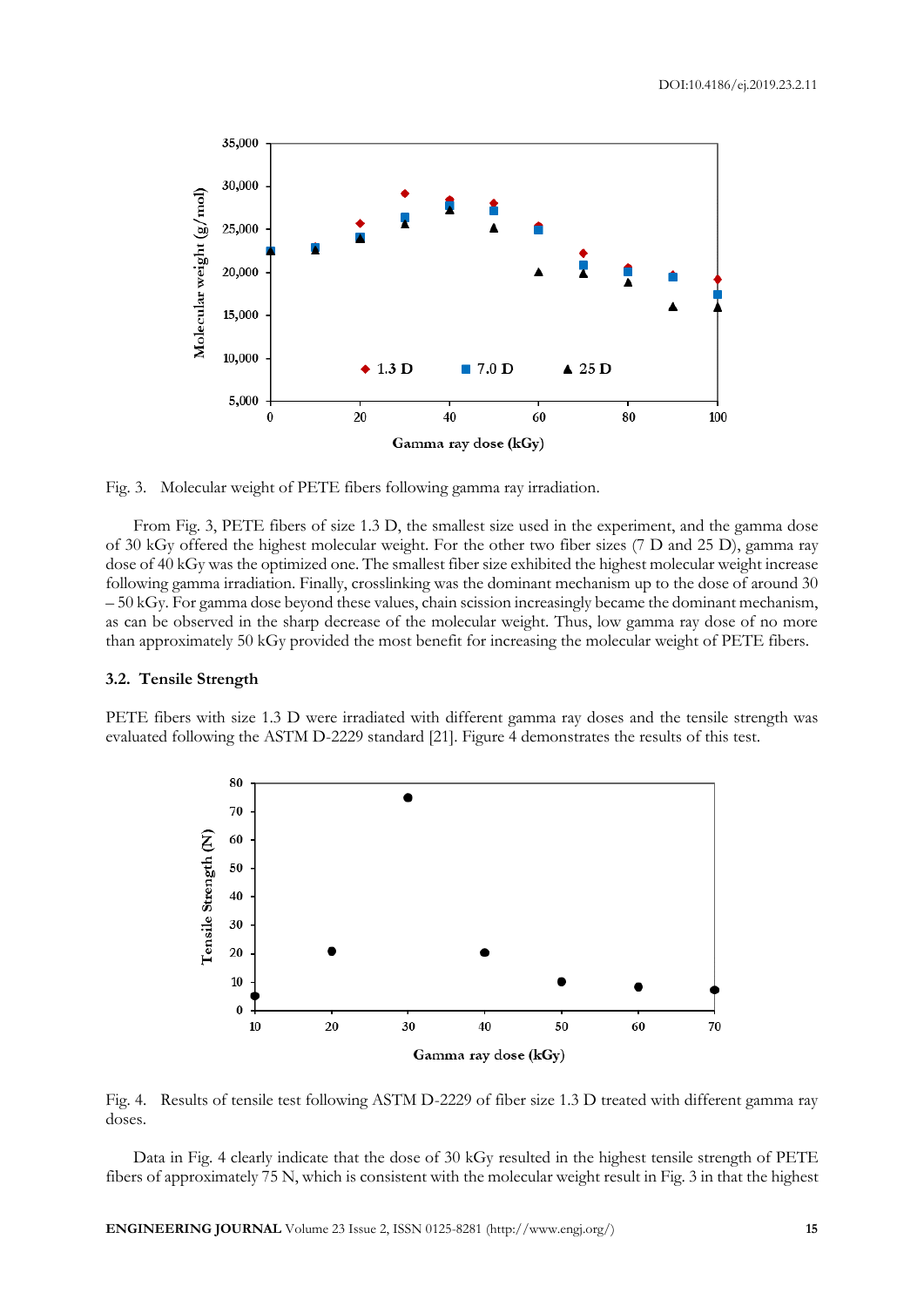molecular weight provides in the highest tensile strength of the fibers. Also, from  $0 - 30$  kGy, increasing the radiation dose increased the number of crosslinked polymer chains allowing the fibers to bear more load giving a higher tensile strength. This is an expected behavior of a polymeric material.

#### **3.3. Degree of Crystallinity**

PETE fibers with size 1.3 D irradiated with different gamma ray doses were evaluated for the degree of crystallinity using Grande do Sul, Porto Alegre RS, Brazil system. The results are depicted in Fig. 5.



Fig. 5. Results of degree of crystallinity of fiber size 1.3 D treated with different gamma ray doses.

Results in Fig. 5 indicate that the degree of crystallinity of the fibers increased with increasing gamma radiation dose up to 30 kGy, reaching the maximum value of 43.50% at 30 kGy. At higher doses, the degree of crystallinity decreased slightly. The trend of this test is consistent with the trends in the molecular weight test and the tensile test. This behavior can be explained that the increasing degree of crystallinity was due to the removal of the amorphous parts of the PETE fibers during irradiation, since the amorphous part is more reactive to gamma radiation compared to the crystalline part because the cohesive energy density in the crystalline form is much higher than that for the amorphous part. Furthermore, increasing the gamma ray dose beyond 30 kGy could increase free radical formation to the point that these generated radicals eventually degraded the chemical bonds of the crystalline molecules in PETE fibers, resulting in the reduced degree of crystallinity as well as the decreased tensile strength.

#### **3.4. SEM Analysis**

SEM micrographs using JSM 5800 LV / JEOL Ltd., Japan (5,000x, 15 kV) shown in Table 3 reveal that the surface morphology of irradiated PETE fibers is not affected by gamma irradiation, irrespective of the size of the fibers. This indicates that gamma ray affects the structure of the fibers at the chemical bonding level rather than at the surface morphology.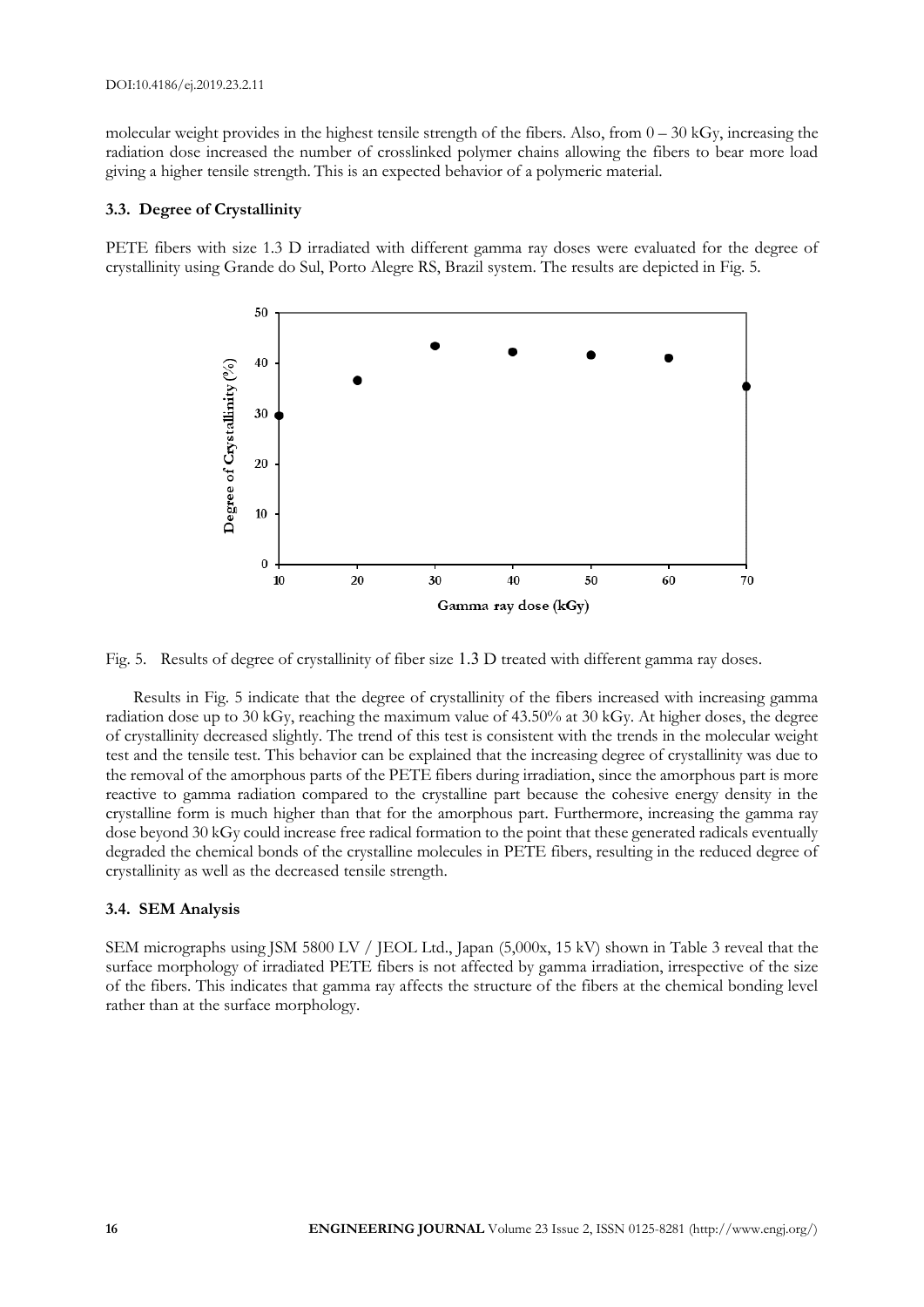

Table 3. SEM micrographs of unirradiated and irradiated PETE fibers.

#### **3.5. Accelerated Age Testing**

For each fiber size, the ones with highest molecular weights were chosen to undergo the accelerated age testing under the strong basic solution. Figure 6 shows the results of the test. The experiment was performed in triplicate and the reported values represent the averaged ones with the corresponding error bars. According to the results, PETE fibers of size 1.3 D, the smallest size used in the experiment, retained the highest molecular weight. Even for up to 60 months of accelerated age testing, the molecular weight was still the highest, indicating that these radiation-treated fibers will maintain their mechanical strength for up to at least 60 months. On the other hand, all fiber sizes without gamma irradiation suffered severe molecular weight reduction.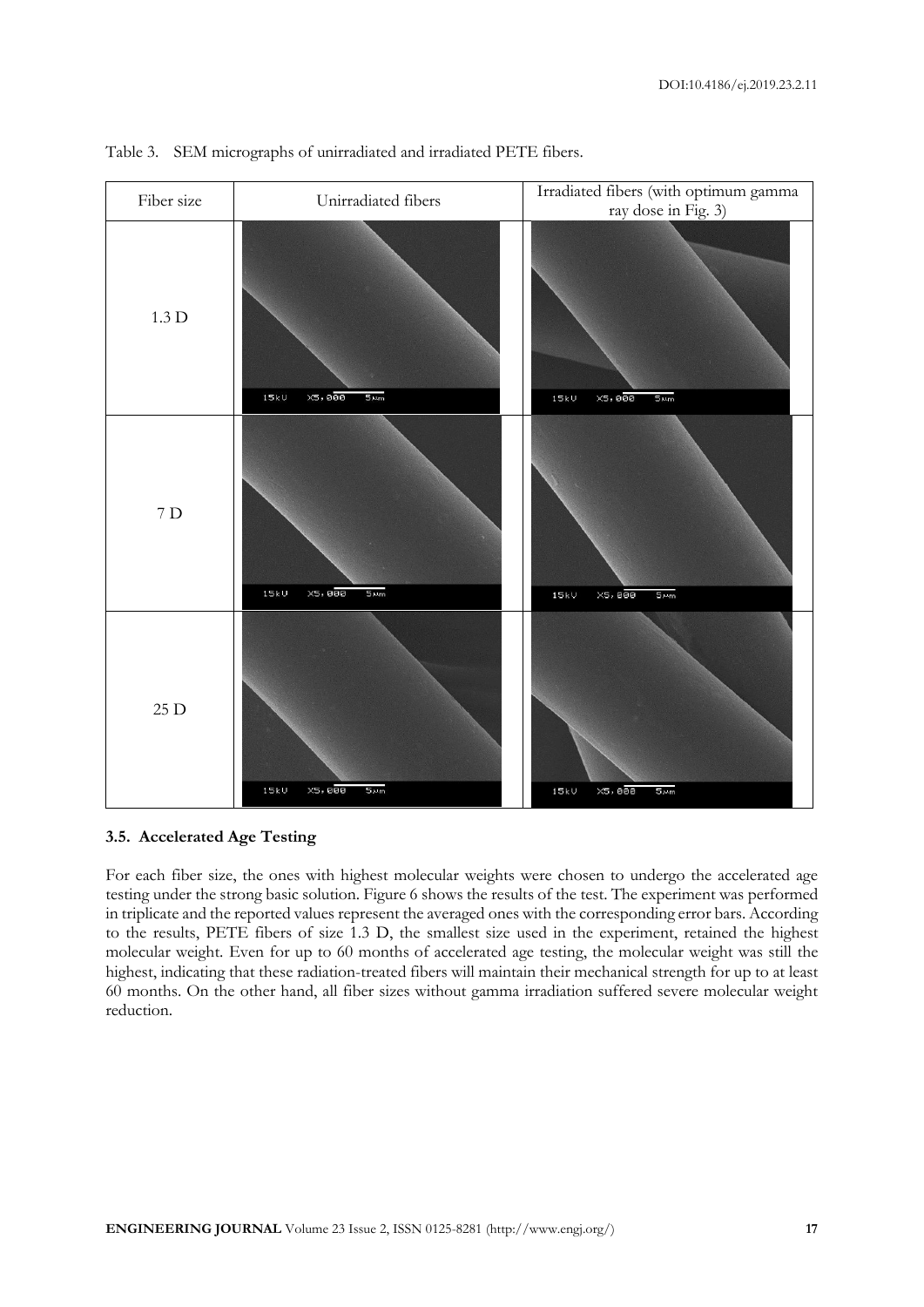



## **3.6. Thermal Neutron Attenuation Test**

Figure 7 displays the operating voltage vs. neutron count rate in order to determine the optimum operating voltage, which can be calculated to be 844 V.



Fig. 7. Operating voltage vs. neutron count rate for determination of optimum operating voltage.

Tables 4 and 5 show the results of the neutron counting measurement for the concrete reinforced with fibers sizes 1.3 D and 25 D. For the case of concrete reinforced with fiber size 1.3 D, the background neutron count was 22 counts/10 minutes and the neutron count without shielding was 3,416 counts/10 minutes. For the case of concrete reinforced with fiber size 25 D, the background neutron count was 18 counts/10 minutes and the neutron count without shielding was 3,412 counts/10 minutes.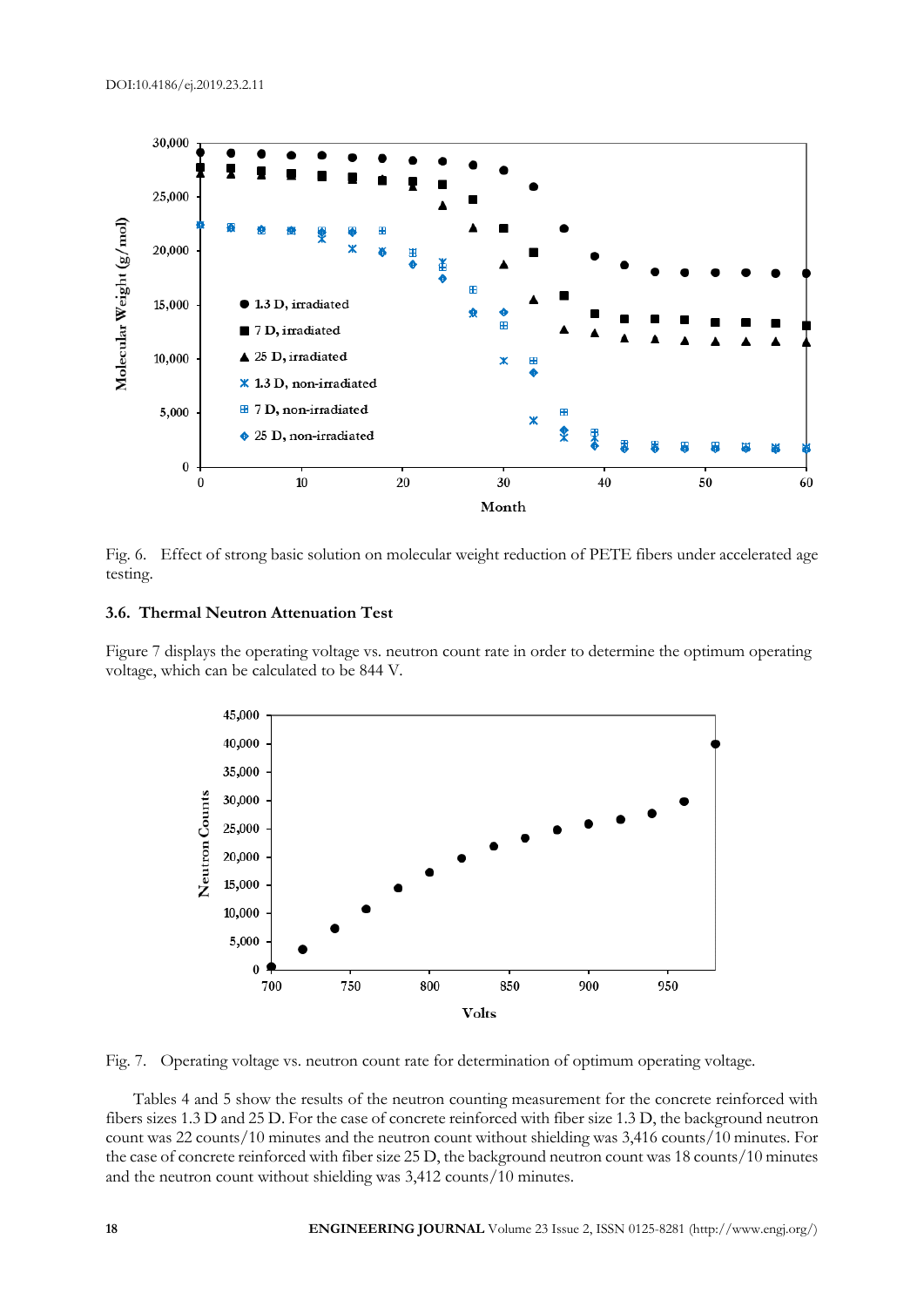|                           | Neutron counting |               |               |              |  |
|---------------------------|------------------|---------------|---------------|--------------|--|
| <b>Experiment Number</b>  | Without          | $0.1\%$ fiber | $0.2\%$ fiber | $0.3%$ fiber |  |
|                           | reinforcement    | content       | content       | content      |  |
|                           | 2151             | 1924          | 1723          | 1482         |  |
| $\overline{2}$            | 2247             | 1966          | 1766          | 1501         |  |
| 3                         | 2108             | 1875          | 1700          | 1498         |  |
| 4                         | 2442             | 1935          | 1717          | 1480         |  |
| 5                         | 2095             | 1893          | 1663          | 1483         |  |
| 6                         | 2186             | 1874          | 1699          | 1525         |  |
| Average                   | 2204             | 1911          | 1711          | 1494         |  |
| Attenuation compared to   |                  |               |               |              |  |
| unreinforced concrete (%) |                  | 44.05         | 49.90         | 56.24        |  |

Table 4. Results of thermal neutron attenuation of concrete reinforced with PETE fibers with size 1.3 D.

Table 5. Results of thermal neutron attenuation of concrete reinforced with PETE fibers with size 25 D.

|                           | Neutron counting |               |               |  |  |  |
|---------------------------|------------------|---------------|---------------|--|--|--|
| <b>Experiment number</b>  | $0.1\%$ fiber    | $0.2\%$ fiber | $0.3\%$ fiber |  |  |  |
|                           | content          | content       | content       |  |  |  |
|                           | 1916             | 1750          | 1432          |  |  |  |
| 2                         | 1955             | 1760          | 1447          |  |  |  |
| 3                         | 1864             | 1704          | 1402          |  |  |  |
| 4                         | 1899             | 1715          | 1436          |  |  |  |
| 5                         | 1901             | 1644          | 1480          |  |  |  |
| 6                         | 1921             | 1636          | 1426          |  |  |  |
| Average                   | 1909             | 1702          | 1437          |  |  |  |
| Attenuation compared to   |                  |               |               |  |  |  |
| unreinforced concrete (%) | 44.00            | 50.10         | 57.90         |  |  |  |

Figure7 plots the data from Tables 6 and 7 on thermal neutron attenuation percentages compared to unreinforced concrete to allow observation and interpretation of the trends.



Fig. 7. Evaluated thermal neutron attenuation for both fiber sizes compared to unreinforced concrete.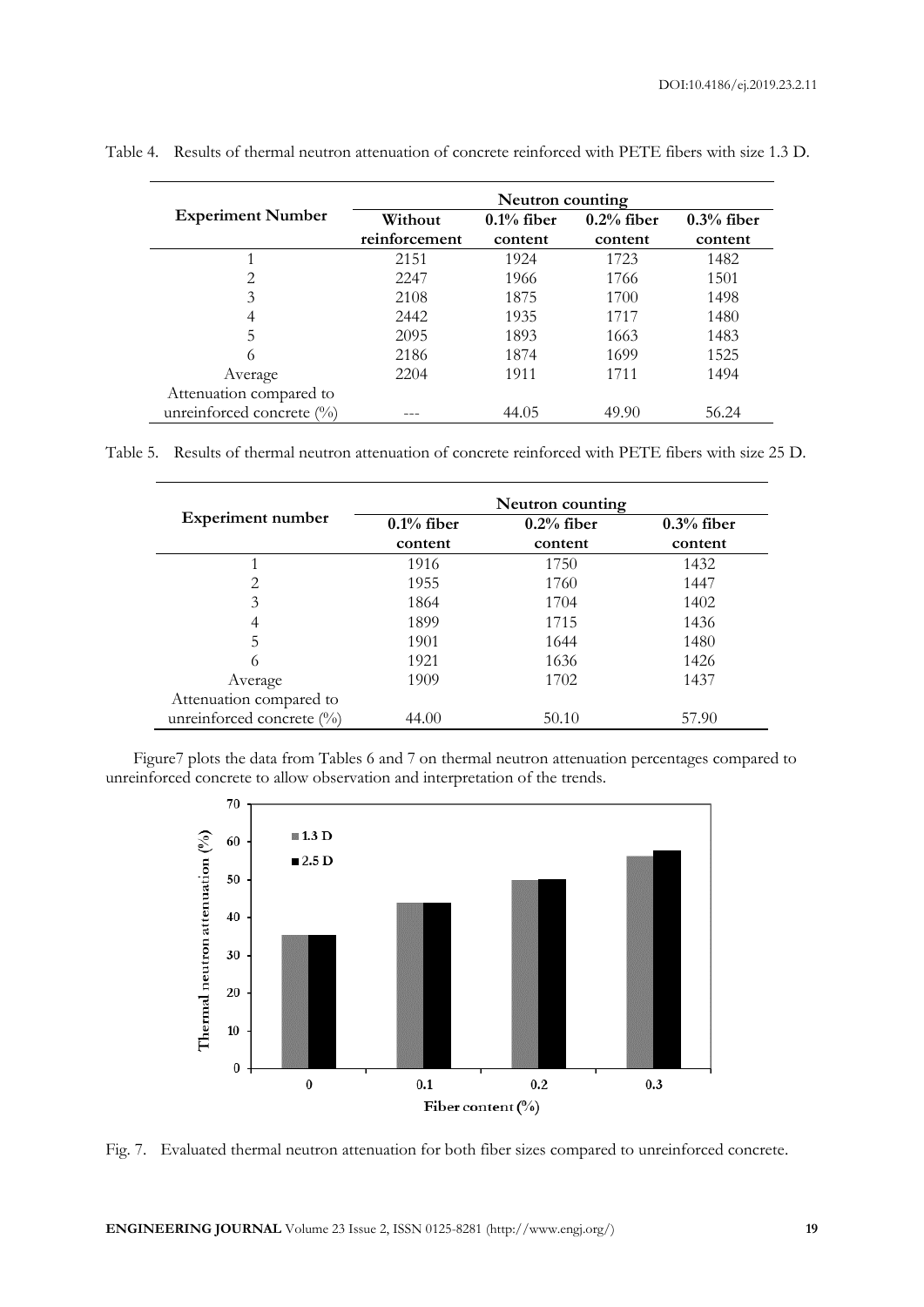From Fig. 7, the degree of thermal neutron attenuation increased with increasing PETE fiber content. At 0% fiber content, the concrete alone exhibited neutron reduction of about 35%. When the fiber content reached 0.3%, FRC exhibited the highest thermal neutron attenuation of about 60% compared to unreinforced concrete. These results are expected because PETE fibers are polymeric material composing of H and C atoms. Hydrogen atoms are very effective neutron shield. Thus, by incorporating the material with a much higher hydrogen atom concentration into concrete, the thermal neutron shielding characteristic is expected to be highly enhanced. Moreover, results indicate that the size of fibers did not affect thermal neutron attenuation. This can be implied that the thermal neutron attenuation characteristic depends primarily on the volume fraction of the PETE fibers.

According to all of the presented data, it can be concluded that concrete reinforced with radiation-treated PETE fibers exhibits excellent mechanical stability as well as excellent thermal neutron attenuation compared to unreinforced concrete. These FRCs can readily be utilized as an effective neutron shielding material for nuclear and radiation applications to enhance radiation safety.

## **4. Conclusion**

This study successfully enhanced the stability of PETE fibers in a strong alkali solution typical of concrete using low-dose gamma radiation. The gamma ray dose of only 30 kGy resulted in the highest molecular weight, tensile strength and degree of crystallinity of PETE fibers with size 1.3 D. SEM micrography revealed that the surface morphology of irradiated PETE fibers is not affected by gamma irradiation. The accelerated age testing indicated the acceptable fiber strength inside concrete for up to at least 60 months. On the other hand, fibers without gamma irradiation suffered severe molecular weight reduction in this test. Evaluation of thermal neutron attenuation of FRC showed that the degree of thermal neutron shielding increased with increasing PETE fiber content, and that at 0.3% fiber content, FRC exhibited the highest thermal neutron attenuation of about 60% compared to unreinforced concrete. Therefore, these FRCs can readily be utilized as an effective neutron shielding material for nuclear and radiation applications to enhance radiation safety.

#### **Acknowledgments**

This research was supported by the scholarship from the Graduated School, Chulalongkorn University to commemorate The Celebrations on the Auspicious Occasion of Her Royal Highness Princess Maha Chakri Sirindhorn's 5<sup>th</sup> cycle (60<sup>th</sup>) Birthday, and the 90<sup>th</sup> Anniversary Chulalongkorn University Fund (Ratchadaphiseksomphot Endowment fund). The authors would like to thank Ang-Tai Company, Department of Nuclear Engineering, Chulalongkorn University, and Mr. Wirote Sarakarnkosol, R&D Manager (Textile Auxiliaries and Chemicals), WORLDTEX COMMERCIAL Co., Ltd.

#### **References**

- [1] P. Phahontep, *Polymer Science*. Bangkok: Ramkhamheang University Press, 2009, vol. 1.
- [2] J. Wootthikanokkhan, "Polymer Characterization and Analysis," Bangkok, 2012.
- [3] G. Odian, *Principle of Polymerization*, 4 ed., New York: Wiley-Interscience, 2003.
- [4] B. Siriwattana, *Radiation Chemistry and Processing*. Ramkhamheang University Press, 2015.
- [5] D. H. Jeon, K. H. Lee, and H. J. Park, "The effects of irradiation on physiochemical characteristics of PET packaging film," *Radiation Physics and Chemistry*, vol. 71, pp. 1059-1064, 2004.
- [6] A. Buttafava, G. Consolati, L. Di. Landro, and M. Mariani, "Y-irradiation effects on polyethylene terephthalate studied by positron annihilation lifetime spectroscopy," *Polymer*, vol. 43, no. 26, pp. 7477- 7481, 2002.
- [7] F. Pacheco-Torgal, Y. Ding, and S. Jalali, "Properties and durablity of concrete containing polymeric wastes (tyre rubber and polyethylene terephthalate bottles)," *Construction and Building Materials*, vol. 30, pp. 714-724, 2012.
- [8] V. Kuma, Y. Ali, R. G. Sonkawade, and A.S. Dhaliwal, "Effect of gamma irradiation on the properties of plastic bottle sheet," *Nuclear Instruments and Medthods in Physics Research Section B: Beam Interactions with Materials and Atoms*, vol. 287, pp. 10-14, 2012.
- [9] B. Fox, G. Moad, G. van Diepen, I. Willing, and W. D. Cook, "Characterization of poly (ethylene terephthalate) and poly (ethylene terephthalate) blends," *Polymer*, vol. 38, pp. 3035-3043, 1997.